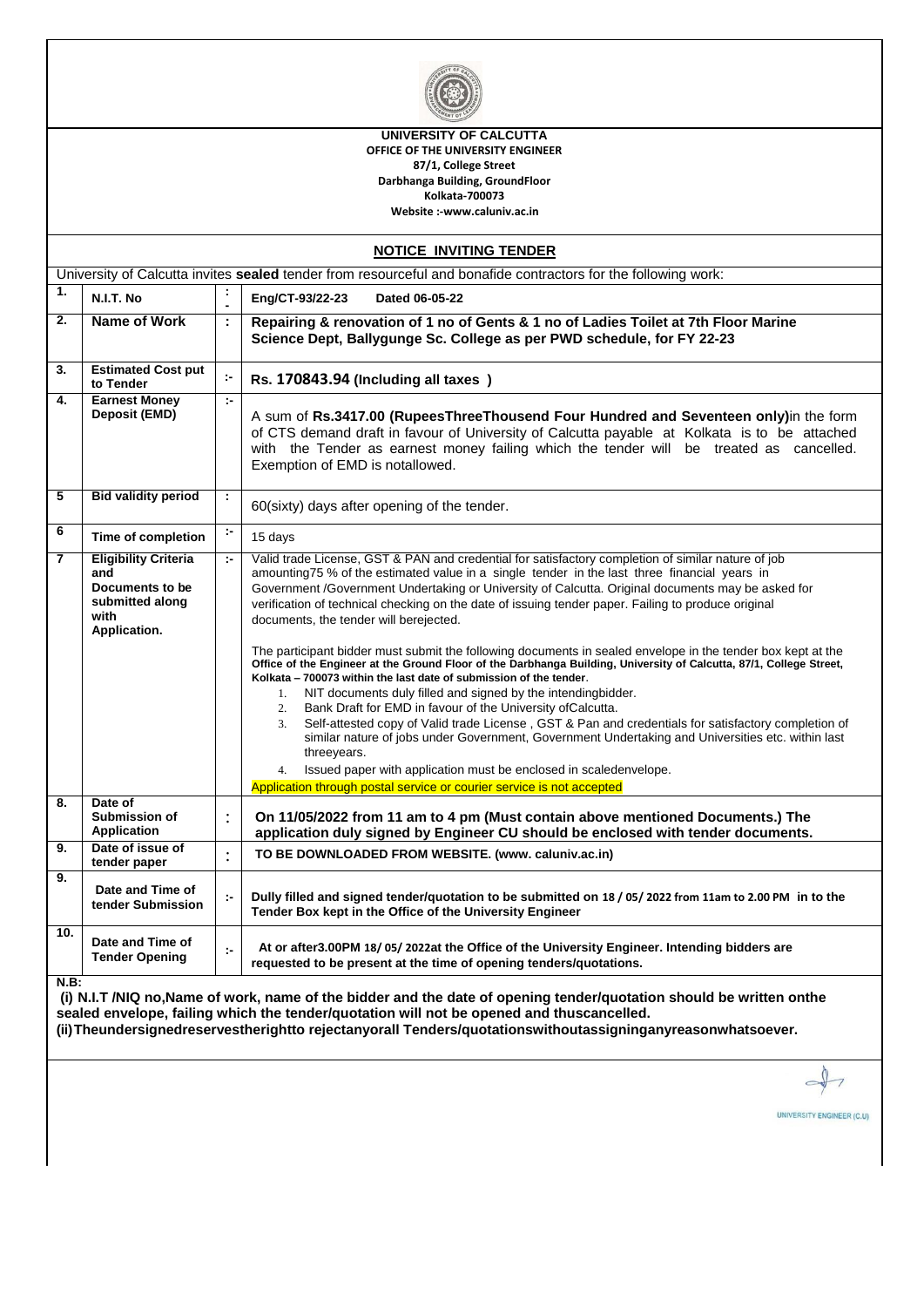

**NITNo:-Eng/CT-93/22-23 Dated 06-05-22**

**Repairing & renovation of 1 no of Gents & 1 no of Ladies Toilet at 7th Floor Marine Science Dept, Ballygunge Sc. College as per PWD schedule, for FY 22-23**

**Name of Agency:-**

**Estimated Cost Put to Tender :-Rs. 170843.94 (Including all taxes )**

**Address of Agency:-**

**Rate quotedby Agency:- …………….. ……………………………………………..( %) Percent Above / At par /Below**

**Signature of the Agency with date &stamp:- Address of Agency:-**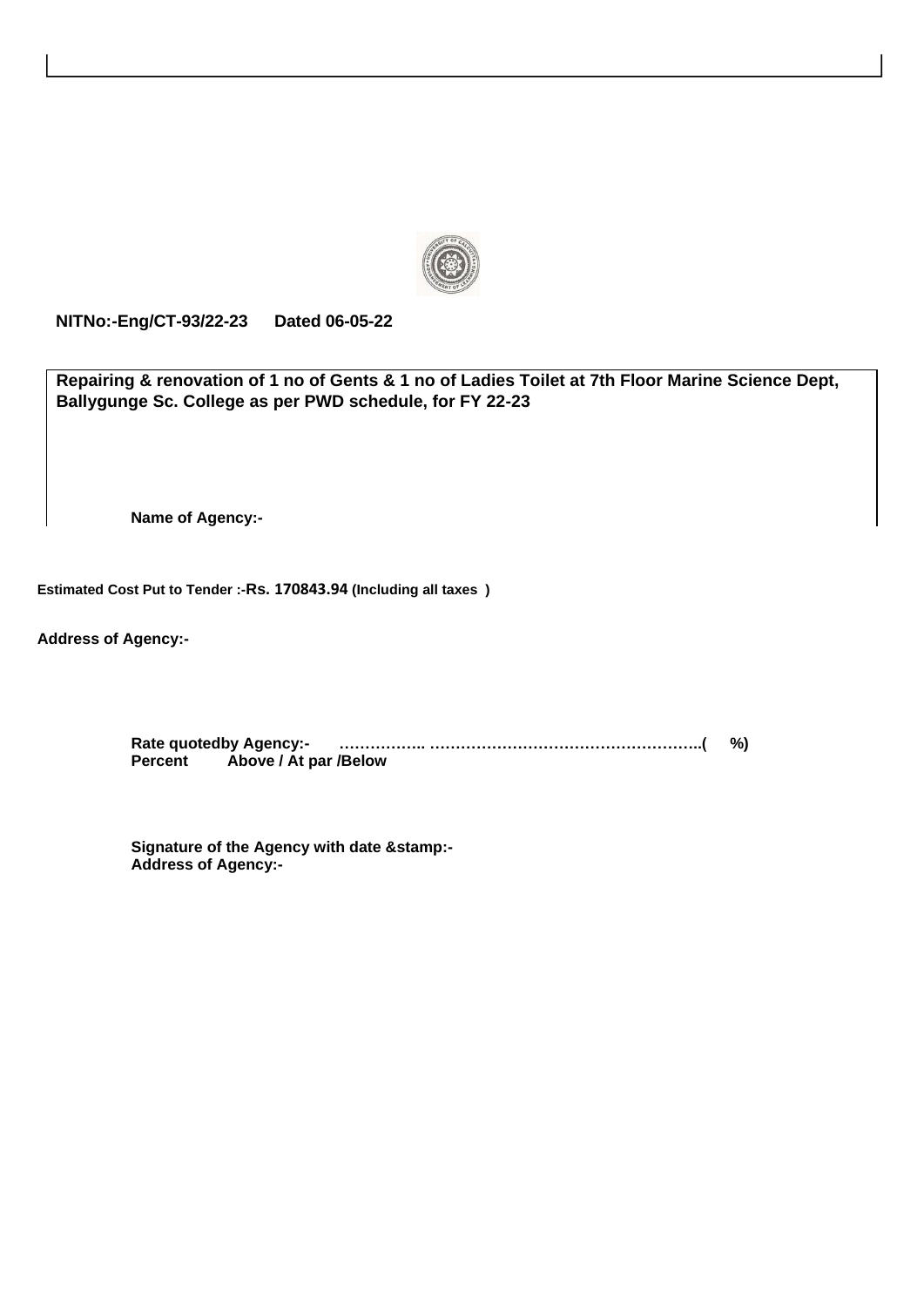

# UNIVERSITY OF CALCUTTA

## **N. I.Tno-E n g / C T - 9 3 / 2 2 - 2 3 D a t e d 0 6 - 0 5 - 2 2**

### TENDER AND CONTRACT FOR WORK

### GENERAL TERMS AND DIRECTION FOR THE GUIDANCE OF CONTRACT

1.Eligible Tenders will have to download the tender papers from the website & drop the filled tender papers signed with seal and date at every page along with copy of Valid Trade license's, GST & PAN and Credential for satisfactory completion of similar nature of job amounting to at least seventy five percent of the job value in a single tender from any Government, Govt. undertaking or University of Calcutta in the last three financial year in sealed envelope in the Tender box kept in the Office of the undersigned with in the specified time mentioned in the NIT. Which will be opened by the undersigned or by his representative with in the specified time and date mentioned in the NIT. The tendered must write the name of the work , NIT no , the date of opening and name of the bidder on the envelop failing which the tender will not be opened thus will be treated ascancelled.

2. The rate should be quoted after inspection of the site and inclusive of all incidental charges i.e. freight, insurances, labour insurances, handling charges, necessary government taxes, duties etc. as well as the Water, Electricity charges which are to be paid as per rules.

3. The contractor shall be responsible to ensure compliance with the provision of minimum wages act 1948 as modified up to date and the rules made in respect of any employees, employed by the contractor directly or through the petty or subcontractor for the purpose of carrying this contract. The contractor shall be responsible for any damage, injury or loss caused by the work or workmen to any person, animal or material during the progress of work.

4. **Time Extension:** The allotted time for completion of the work is as specified in the NIT from the date of receipt of work order .Time is the essence of this contract. Normally no time extension will be granted. In case of prayer for extension of time the University authority has the full right reserved to grant it or discardit.

5. Liquidateddamagewillbechargedtothecontractor,iftheyfailtocompletethework withinthestipulatedtimeasper contract@0.01% per day to a maximum limit of 10 % of the contract value.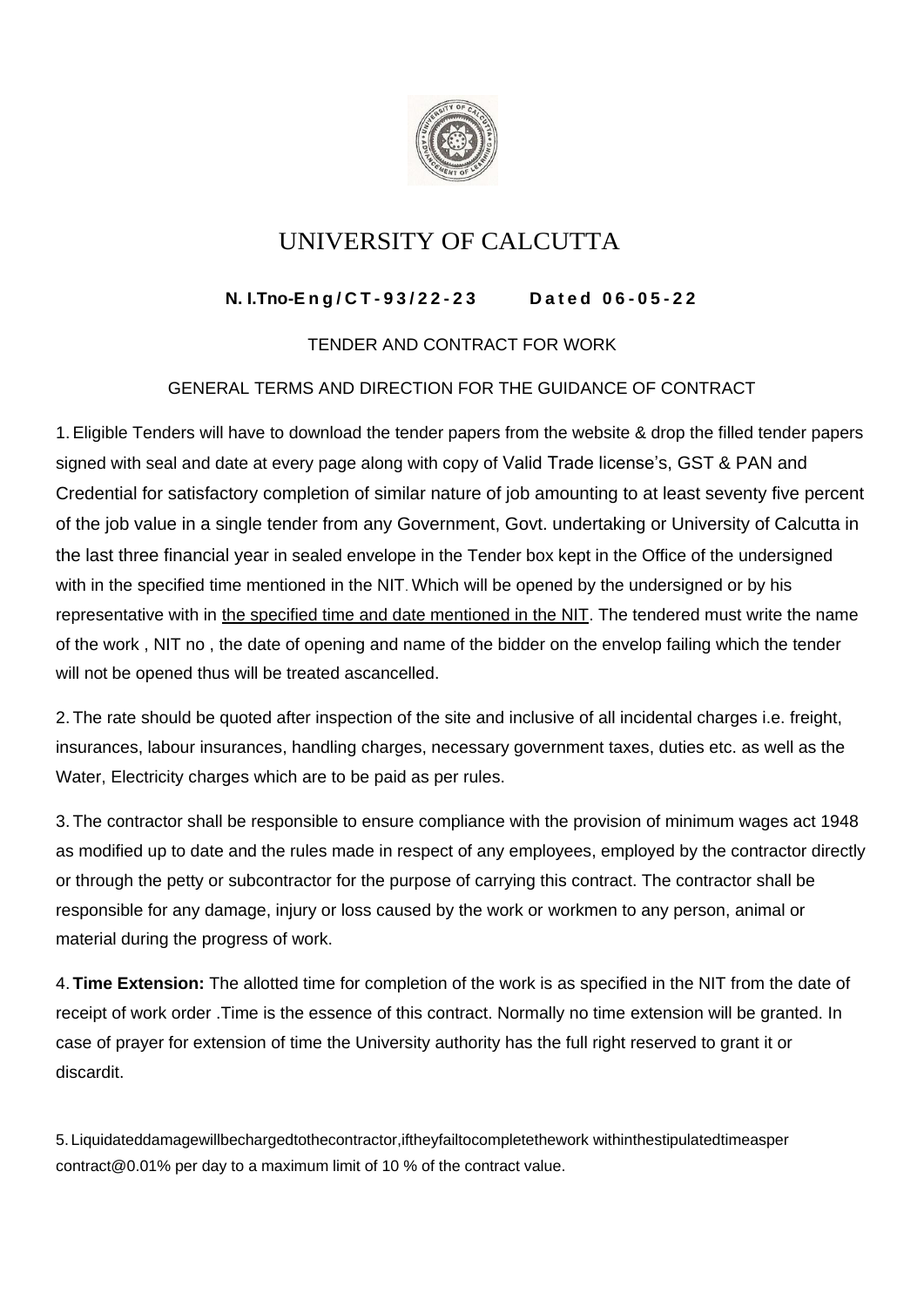6.**Earnest Money Deposit** :Depending on the type of goods to be purchased or work to be done, Earnest Money Deposit (EMD), also known as Bid Security, may be obtained from the bidders-except those who are registered with National Small Industries Corporation (NSIC) or MSME to safeguard against a bidder withdrawing/altering his bid during the bid validity period. The bidders are required to furnish Earnest Money Deposit (EMD) along with their bids. Amount of Earnest Money Deposit (EMD) shouldbefivepercentofthe estimatedvalueofthegoods tobepurchasedorworktobedone.TheEarnestMoneyDeposit

(EMD)maybeacceptedintheformofAccountPayeeDemandDraft,Banker'sChequeoraBankGuaranteeinacceptableform fromanyoftheNationalizedBanks,safeguardingthepurchaser'sinterestinallrespects.TheEarnestMoneyDeposit(EMD)shallremai n valid for a period of sixty days beyond the final tender validity period. The Bid Validity Period may be extended ifrequired.

7. **Refund of Earnest Money Deposit (EMD):** Earnest Money Deposit (EMD) furnished by all unsuccessful bidders should be returned to them without any interest whatsoever, at the earliest after the expiry of the final bid validity period but not later than forty five days after the award of the contract. Earnest Money Deposit (EMD) of the successful tenderer should be returned, without any interest whatsoever, after receipt of performance security from him as stipulated in thecontract.

8. **ForfeitureofEarnestMoneyDeposit(EMD):**EarnestMoneyDeposit(EMD)ofatenderershallbeforfeited,ifthetenderer withdraws or amends its tender or impairs or derogates from the tender in any respect within the period of validity of his tender. Further, if the successful tenderer fails to furnish the required performance security within the specified period, his Earnest Money Deposit (EMD) shall be forfeited.

9.**Performance Security:** To ensure due performance of the contract, performance security is to be obtained from the successful bidder awarded the contract except those who are registered with National Small Industries Corporation (NSIC). Performance Security should be of an amount of ten per cent of the value of the contract. Performance Security should be

furnishedintheformofanAccountPayeeDemandDraft,orBankGuaranteefromaNationalizedBankinanacceptableform safeguardingthepurchaser'sinterestinallrespects.PerformanceSecurityistobefurnishedwithintwentyonedaysafternotif ication of the award of contract and it should remain valid for a period of sixty days beyond the date of completion of allcontractual obligations of the supplier, including warrantyobligations.

10.**Refund of Performance Security:** Performance Security should be refunded to the supplier without any interest, whatsoever, after he duly performs and completes the contract in all respects but not later than sixty days of completion of all such obligations under thecontract.

11.**Forfeiture of Performance Security:** Performance security is to be forfeited and credited to University of Calcutta in the event of a breach of contract by the tenderers, in terms of the relevantcontract.

12.**Verification of the Bank Guarantees:** Bank Guarantees submitted by the tenderers as Earnest Money Deposit (EMD)/Performance Security need to be immediately verified from the issuing bank before its acceptance, through written communication.

13.Ifthesuccessfulcontractor'sbidrateis80%orlessthantheestimatedamountputtotenderthecontractorwillhaveto submit a Bank Guarantee amounting to 10% of the Tendered amount before issue of Work order failing which the EMD will be forfeited and the agency may be blacklisted. The Bank Guarantee should be valid till the end of the contract period and shall be

renewedaccordinglyifrequired.ThisbankGuaranteeisanAdditionalPerformanceSecurity.SoprovisionofdeductingSecurit ydeposit from bills will hold goods per relevant clause of the contract. The bank Guarantee shall be returned immediately on successful completion of contract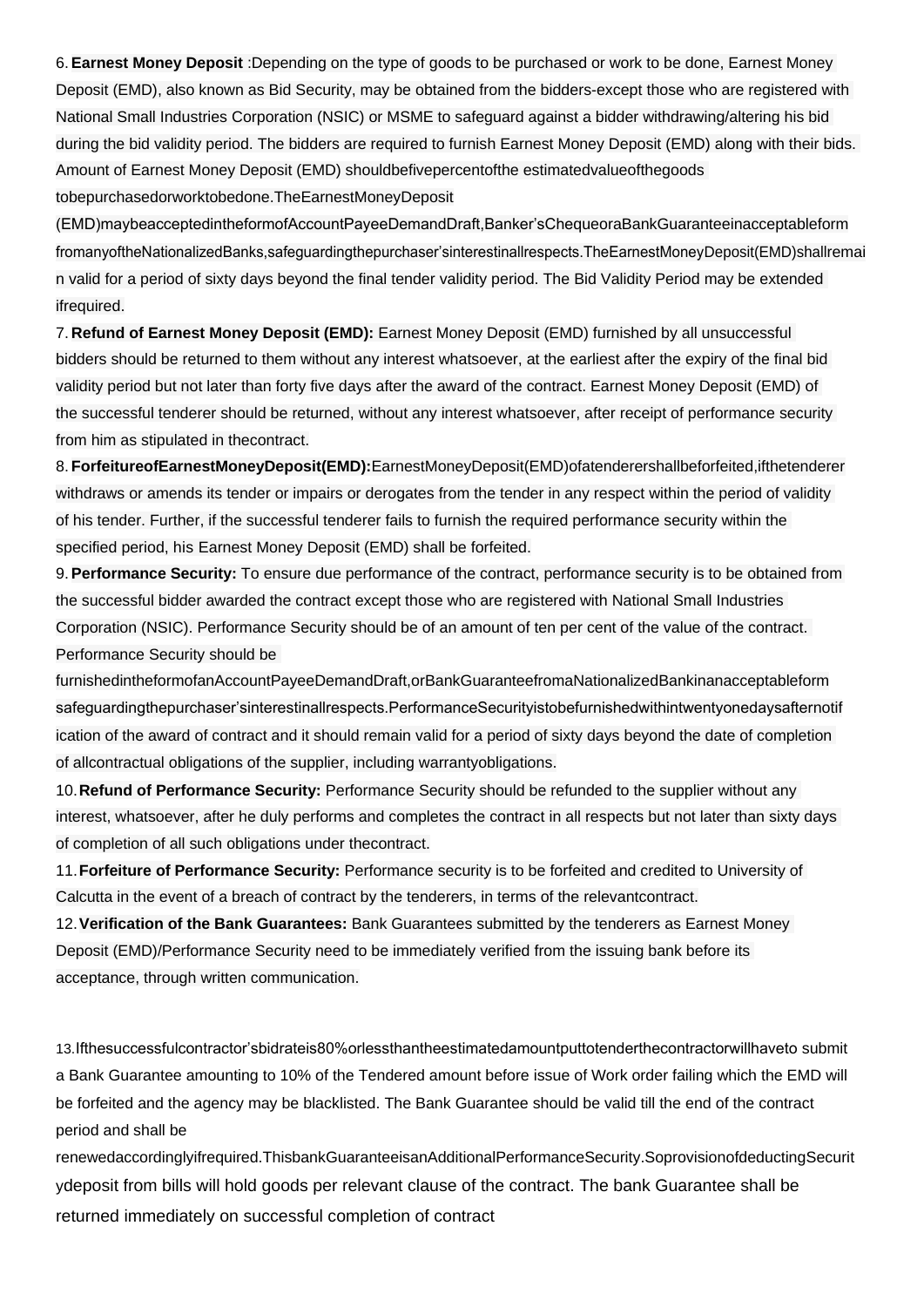14.**SecurityDeposit**:TheUniversityauthoritywillretainasumamountingto10%ofthebillofthecontractforaperiodofsix months from the date of completion of work as Security Depositwhich will be released after a period of six months from the date of completion of the work onapplication.

#### **15.EMDandPerformancesecurityshouldbepaidinfavourofUNIVERSITYOFCALCUTTApayableatKolkata.EMD mustbe attached with the tender in sealed envelope, failing which the tender will be treated ascancelled.**

16. EMDAmount:-Rs

.

D.DNo......................................................................... Dated / /21

Name of Issuing

Bank:-- Branch :-

17.Work is to be carried out as per specification laid in the B.O.Q or PWD specification as per instruction of the University Engineer or hisrepresentative.

18.Thematerialsbroughttositeforexecutionoftheworkshouldbynomeansbetakenoutofsitewithoutthepermissionof the EngineerC.U.

19.The rates must be quoted in words and in figure, otherwise the tender will becancelled.

20. The University will not be bound to accept the lowestbidder.

21.The University will not supply any materials to thecontractor.

22. The contractor will work under the strict supervision of the Engineer/ Sub-Assistant Engineer. The estimate given along with the tender are provisional payment will be made on the actual work done jointly measured by the Engineer or his representative(Sub-Assistant Engineer)& the contractor or his representative. The contractor will have to submit bill in printed format in duplicate.

23.The contractor will have to take necessary instruction from the Engineer CU/ Sub-Assistant Engineer regarding the execution ofwork.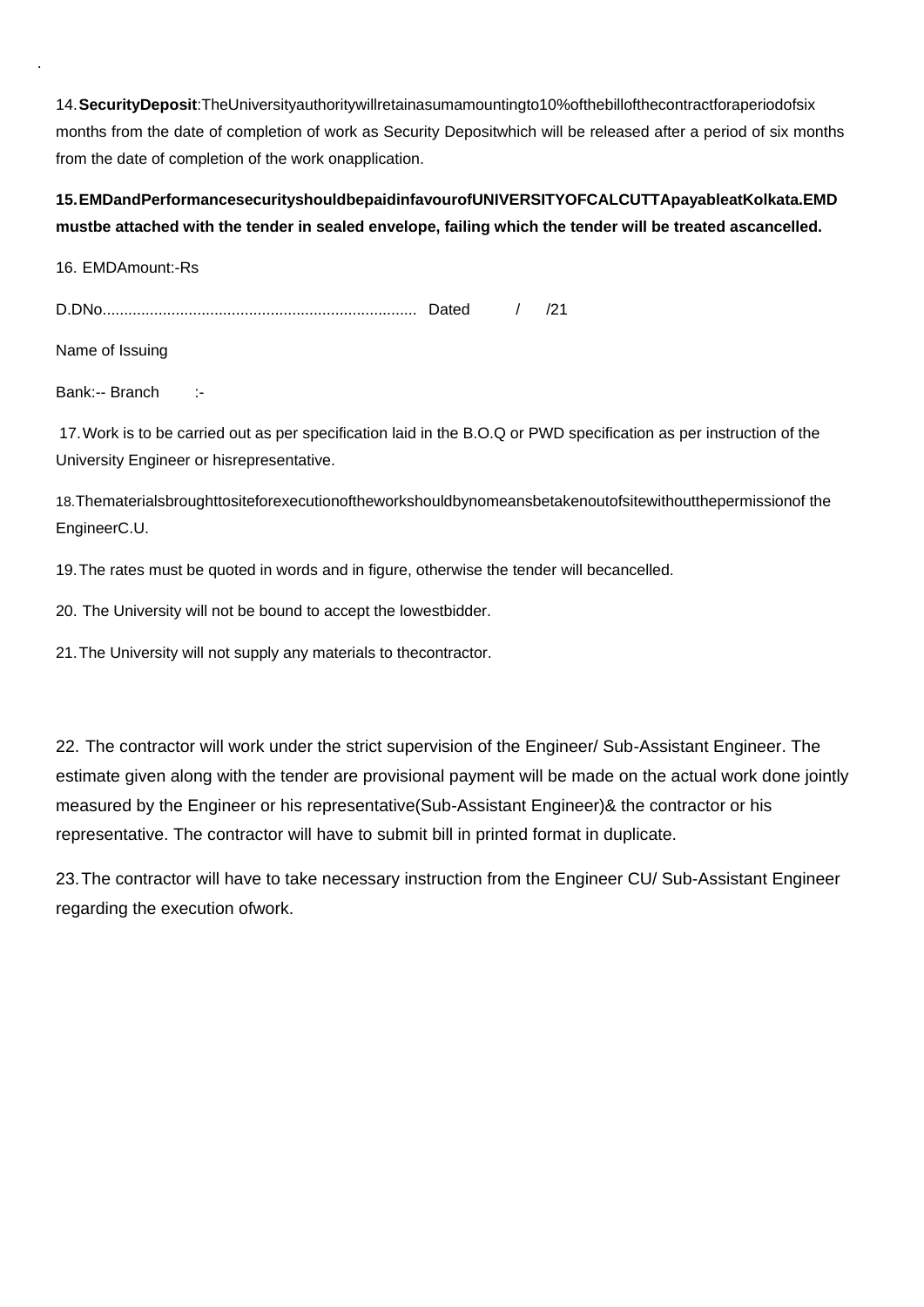24.Defect&liabilityPeriod:-Thedefect&liabilityperiodwillbeforaperiodof6(six)monthsfromthedateofcompletionof thejob.Anydefectspointedoutduringthisperiodhastobemendgoodbytheagencyathis/herowncost,failingwhichthe retention money will beforfeited.

**25. After issuing the work order to the successful tenderer, if he fails to commence the work or unable to complete the work, then the EMD /Performance security amount of the said tenderer will be forfeited and no claim will beentertained.**

 $\rightarrow$ UNIVERSITY ENGINEER (C.U)

Name of the Agency:

Address :-

SIGNATURE OF THE CONTRACTOR WITH SEAL AND DATE: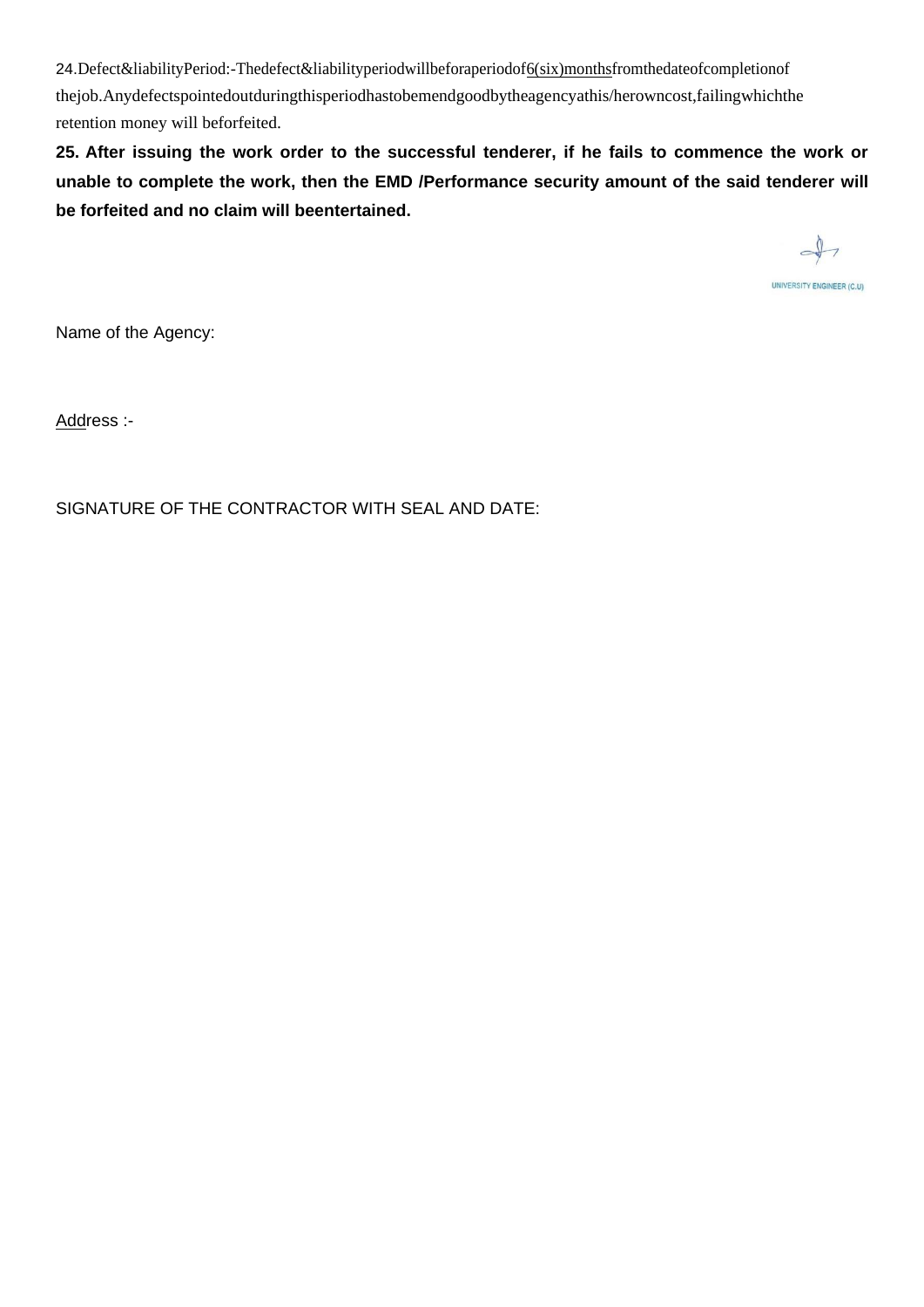#### **Name of the work: Repairing & renovation of 1 no of Gents & 1 no of Ladies Toilet at 7th Floor Marine Science Dept, Ballygunge Sc. College as per PWD schedule, for FY 22-23**

| Repairing & renovation of 1 no of Gents & 1 no of Ladies Toilet at 7th Floor Marine Science<br>Dept, Ballygunge Sc. College as per PWD schedule, for FY 22-23 |                                                                                                                                                                                                                                                                                                                                                            |      |         |          |         |  |
|---------------------------------------------------------------------------------------------------------------------------------------------------------------|------------------------------------------------------------------------------------------------------------------------------------------------------------------------------------------------------------------------------------------------------------------------------------------------------------------------------------------------------------|------|---------|----------|---------|--|
| SI<br><b>No</b>                                                                                                                                               | <b>Description of Work</b>                                                                                                                                                                                                                                                                                                                                 | Unit | Rate    | Quantity | Amount  |  |
| $\mathbf{1}$                                                                                                                                                  | Stripping off worn out plaster and raking out<br>joints of walls, celings etc. upto any height<br>and in<br>any floor including removing rubbish within a<br>lead of 75m as directed.<br>Page No:-11, Item No-10, a, Pwd '17                                                                                                                               | Sqm  | 19.00   | 65.00    | 1235.00 |  |
| $\overline{2}$                                                                                                                                                | Dismantling R.C. floor, roof, beams etc.<br>including cutting rods and removing rubbish<br>as directed within a lead of 75 m. including<br>stacking of steelbars.<br>(a) In First floor including roof.<br>Page No:-10, Item-3, PWD'17                                                                                                                     | Cum  | 1956.00 | 1.02     | 2000.34 |  |
| 3                                                                                                                                                             | Removal of rubbish, earth etc. from the<br>working<br>site and disposal of the same beyond the<br>compound, in conformity with the Municipal<br>Corporation Rules for such disposal, loading<br>into<br>truck and cleaning the site in all respect as<br>per<br>direction of Engineer in charge<br>Page No:-12, Item No-13, Pwd '17                        | Cum  | 166.00  | 2.32     | 385.12  |  |
| 4                                                                                                                                                             | Cleaning the concrete surface by removing<br>dirt and debris, marking defectivelocations<br>and removing loose concrete by careful<br>stripping untill hard surfaceis exposed,<br>cutting the concrete to regular shape, wire<br>brushing the exposed surface and removing<br>debris from site complete as per direction of<br>the Engineer - in - Charge. |      |         |          |         |  |
|                                                                                                                                                               | Page No:-45, Item No-5, Pwd '17                                                                                                                                                                                                                                                                                                                            | Sqm  | 90.00   | 20.00    | 1800.00 |  |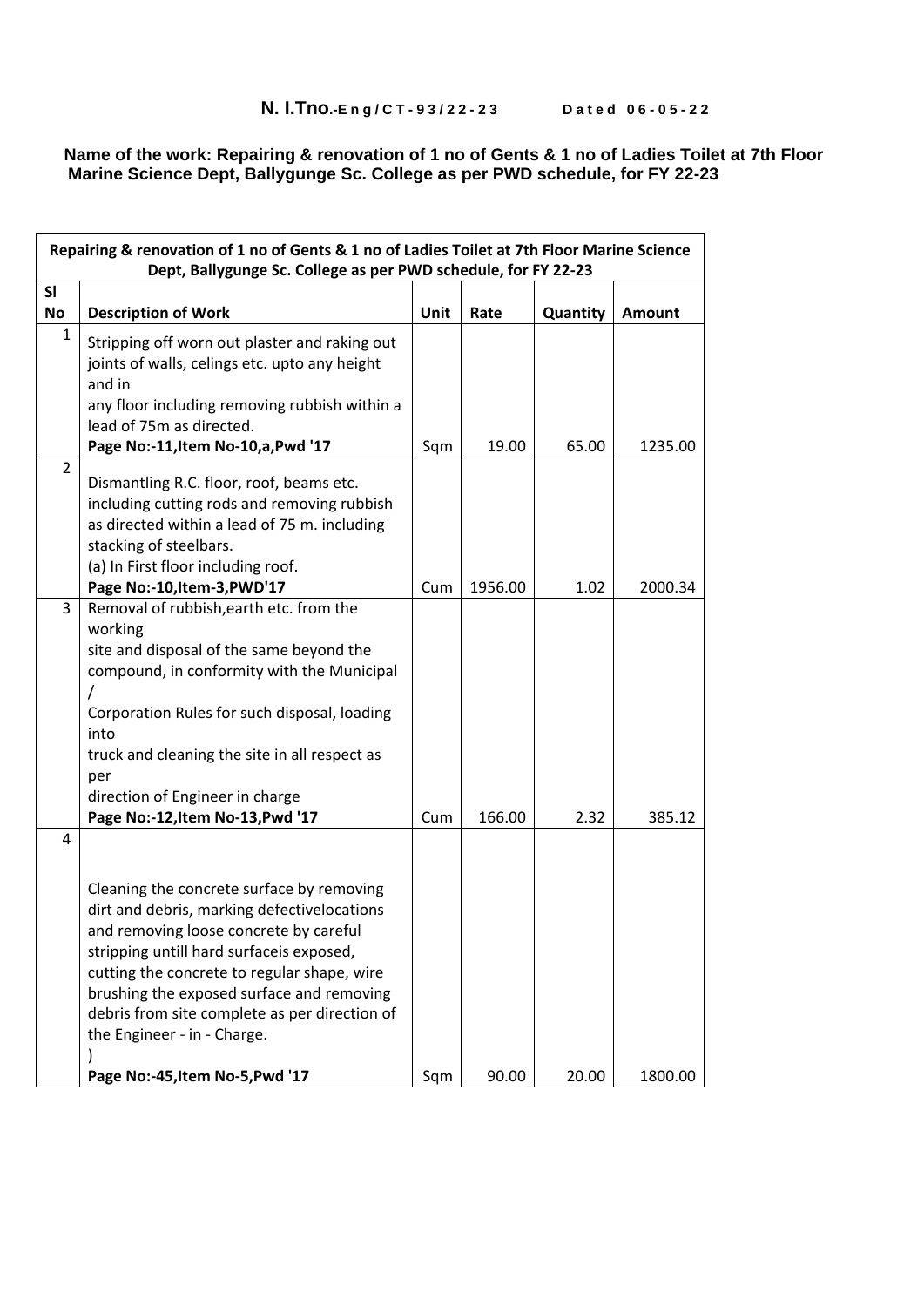| 5  |                                                                                                                                                                                                                                                                                                                                                                                                                                                                                                                                                                                                                                                         |     |        |        |          |
|----|---------------------------------------------------------------------------------------------------------------------------------------------------------------------------------------------------------------------------------------------------------------------------------------------------------------------------------------------------------------------------------------------------------------------------------------------------------------------------------------------------------------------------------------------------------------------------------------------------------------------------------------------------------|-----|--------|--------|----------|
|    | Cleaning the exposed reinforcement<br>preferably upto full diameter by wirebrush,<br>applying two coats of polymer based rust<br>removing compound left for<br>24 hours, removing the coating and then<br>applying two (2) coats of polymermodified<br>anti corrosive protective coating formulated<br>to inhibit the corrosionof reinforcement as<br>permanufacturer'sspecification]<br>Page No:-45, Item No-5, Pwd '17                                                                                                                                                                                                                                | Sqm | 782.00 | 5.00   | 3910.00  |
| 6  | Applying 2 coats of bonding agent with<br>synthetic multi functionalrubberemulsion<br>having adhesive and water proofing<br>properties by mixing with water<br>in proportion (1 bonding agent : 4 water : 6<br>cement) as per Manufacturer's specification<br>[Cement to be supplied by the Department]<br>Same as serial no-1                                                                                                                                                                                                                                                                                                                          |     |        |        |          |
|    | Page No:-45, Item No-8, a, Pwd '17                                                                                                                                                                                                                                                                                                                                                                                                                                                                                                                                                                                                                      | Sqm | 88.00  | 65.00  | 5720.00  |
| 8  | Cement concrete (1:1.5:3) with graded stone<br>chips 5.6 mm size with hexagonal square<br>mesh wire netting, I.R.C. fabric mesh or X.P.<br>M. fitted andfixed after tying the existing<br>reinforcement on concrete without<br>distributing the same and with proper<br>scarping and cleaning the reinforcement<br>anddisturbed concrete with wire brush etc.<br>after applying a coat of cement including the<br>cost of wire netting I.R.C or X. P. M. & cost of<br>all handling andscaffolding complete as per<br>direction of Engineer-in -charge.I)37.5 mm<br>thick Page No:-41(19of96), Item No-33, Pwd<br>'17(3rd corrigendum) Same as item no-4 | Sqm | 593.00 | 35.00  | 20755.00 |
| 9  |                                                                                                                                                                                                                                                                                                                                                                                                                                                                                                                                                                                                                                                         |     |        |        |          |
|    | Plaster (to wall, floor, ceiling etc.) with sand<br>and cement mortar including rounding off or<br>chamfering corners as directed and raking<br>out joints including throating, nosing and<br>drip course,<br>scaffolding/staging where necessary (Ground<br>floor). With 1:3 cement mortar<br>(a) 20 mm thick plaster<br>Page No:-189, Item No-iii, a, Pwd '17<br>(3rd corrigendum)                                                                                                                                                                                                                                                                    | Sqm | 213.00 | 65.00  | 13845.00 |
| 10 |                                                                                                                                                                                                                                                                                                                                                                                                                                                                                                                                                                                                                                                         |     |        |        |          |
|    | Rendering the Surface of walls and ceiling<br>with White Cement base WATER PROOF wall<br>putty of approved make & brand.(1.5 mm<br>thick)<br>Page No:-198, Item No-5, pwd17                                                                                                                                                                                                                                                                                                                                                                                                                                                                             | Sqm | 122.00 | 102.17 | 12465.23 |
| 11 | Removing loose scales, blisters etc. from old<br>painted surface and thoroughly smoothening<br>the surface to make the same suitable for<br>receiving fresh coat of paint. Page No:-<br>203, Item No-b, 1, pwd 17 Same AS Item No-                                                                                                                                                                                                                                                                                                                                                                                                                      |     |        |        |          |
|    | 11                                                                                                                                                                                                                                                                                                                                                                                                                                                                                                                                                                                                                                                      | Sqm | 21.00  | 102.17 | 2145.57  |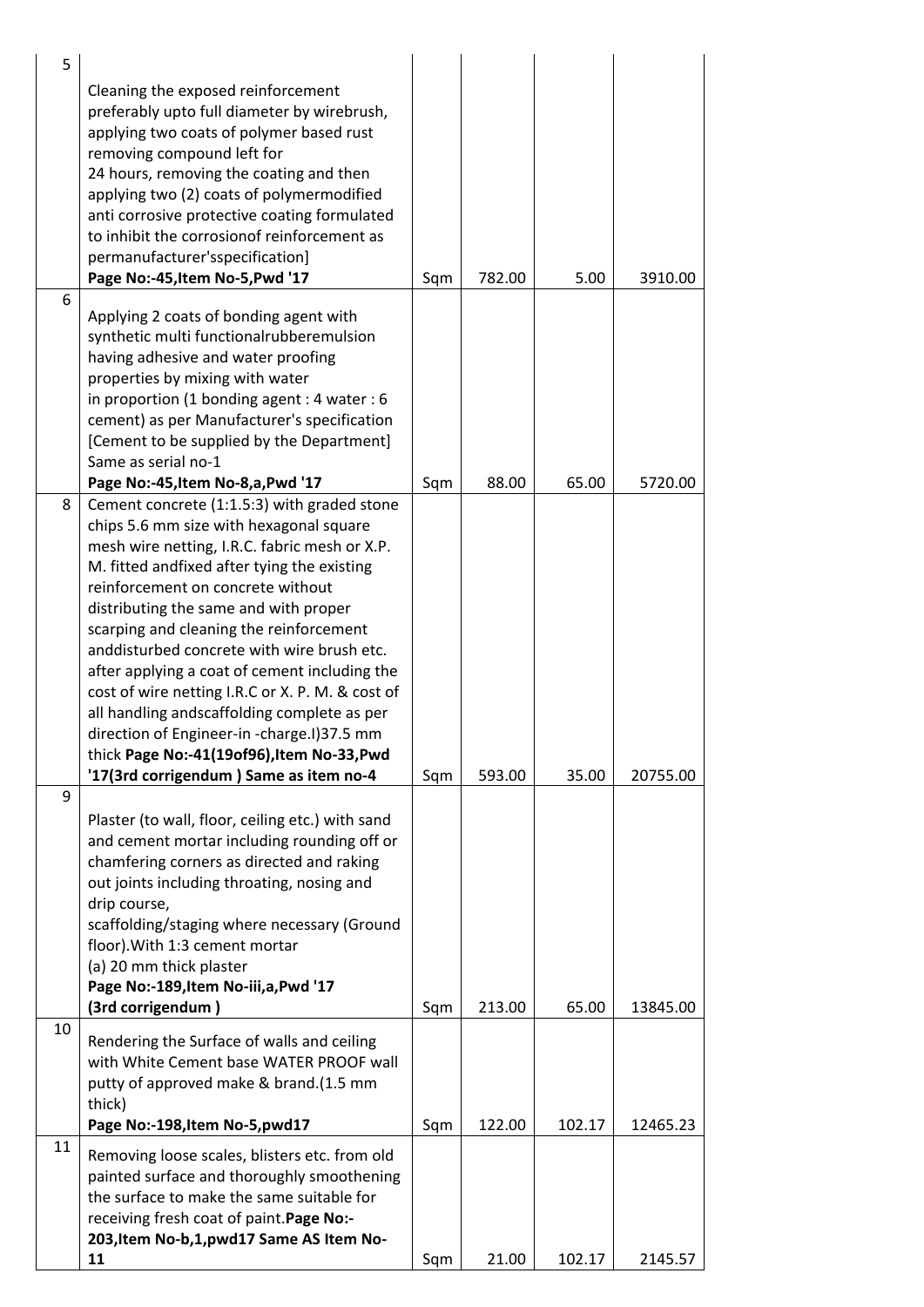| 12 |                                                |     |        |        |          |
|----|------------------------------------------------|-----|--------|--------|----------|
|    |                                                |     |        |        |          |
|    |                                                |     |        |        |          |
|    |                                                |     |        |        |          |
|    | Applying Interior grade Acrylic Primer of      |     |        |        |          |
|    | approved quality and brand on plastered or     |     |        |        |          |
|    | cencrete surface old or new surface to         |     |        |        |          |
|    | receive Distemper/ Acrylic emulsion paint      |     |        |        |          |
|    | including scraping and preparing               |     |        |        |          |
|    | the surface throughly, complete as per         |     |        |        |          |
|    | manufacturer's specification and               |     |        |        |          |
|    | as per direction of the EIC. (In Ground Floor) |     |        |        |          |
|    | (a) One Coat                                   |     |        |        |          |
|    | i) Water based interior grade Acrylic Primer   |     |        |        |          |
|    | Page No:-195, Item No-7, a, pwd17              | Sqm | 30.80  | 102.17 | 3146.84  |
| 13 | Applying Acrylic Emulsion Paint of approved    |     |        |        |          |
|    | make and brand on walls and ceiling            |     |        |        |          |
|    | including sand papering in intermediate        |     |        |        |          |
|    | coats including putty                          |     |        |        |          |
|    | (to be done under specific instruction of      |     |        |        |          |
|    | Superintending Engineer) :                     |     |        |        |          |
|    | (Two coats)ii) Luxury Quality                  |     |        |        |          |
|    | Page No:-201, Item No-4, pwd17                 | Sqm | 70.00  | 102.17 | 7151.90  |
| 14 | Applying epoxy based reactive joining agent    |     |        |        |          |
|    | for joining the old concrete with              |     |        |        |          |
|    | fresh concrete to be applied within            |     |        |        |          |
|    | manufacturer's specified time as               |     |        |        |          |
|    | permanufacturers specification. (0.4 Kg / $m2$ |     |        |        |          |
|    | of concrete surface). Page No:-45 of 315, Item |     |        |        |          |
|    | No-7.Pwd"17                                    | Sqm | 309.00 | 35.00  | 10815.00 |
| 15 |                                                |     |        |        |          |
|    |                                                |     |        |        |          |
|    |                                                |     |        |        |          |
|    | Supplying, fitting and fixing PVC pipes of     |     |        |        |          |
|    | approved make of Schedule 80(medium            |     |        |        |          |
|    | duty) conforming to ASTMD - 1785 and           |     |        |        |          |
|    | threaded to match with                         |     |        |        |          |
|    | GI Pipes as per IS: 1239 (Part - I). with all  |     |        |        |          |
|    | necessary accessories, specials viz. socket,   |     |        |        |          |
|    | bend, tee, union, cross, elbo, nipple,         |     |        |        |          |
|    | longscrew,                                     |     |        |        |          |
|    | reducing socket, reducing tee, short piece     |     |        |        |          |
|    | etc. fitted with holder batsclamps, including  |     |        |        |          |
|    | cutting pipes, making threads, fitting, fixing |     |        |        |          |
|    | etc.                                           |     |        |        |          |
|    | complete in all respect including cost of all  |     |        |        |          |
|    | necessary fittings asrequired, jointing        |     |        |        |          |
|    | materials and two coats of painting with       |     |        |        |          |
|    | approved paint                                 |     |        |        |          |
|    | in any position above ground. (Payment will    |     |        |        |          |
|    | be made on the centrelinemeasurements of       |     |        |        |          |
|    | total pipe line including all specials. No     |     |        |        |          |
|    | separatepayment will be made for               |     |        |        |          |
|    | accesories, specials. Payment for painting     |     |        |        |          |
|    | willbe made seperately)<br>Page No:-12         |     |        |        |          |
|    | of 124, Item No-19, a. Pwd"17                  |     |        |        |          |
|    | 50 mm dia                                      | Mtr | 599.00 | 50.00  | 29950.00 |
|    |                                                |     |        |        |          |
|    | 25 mm dia                                      | Mtr | 117.00 | 15.00  | 1170.00  |